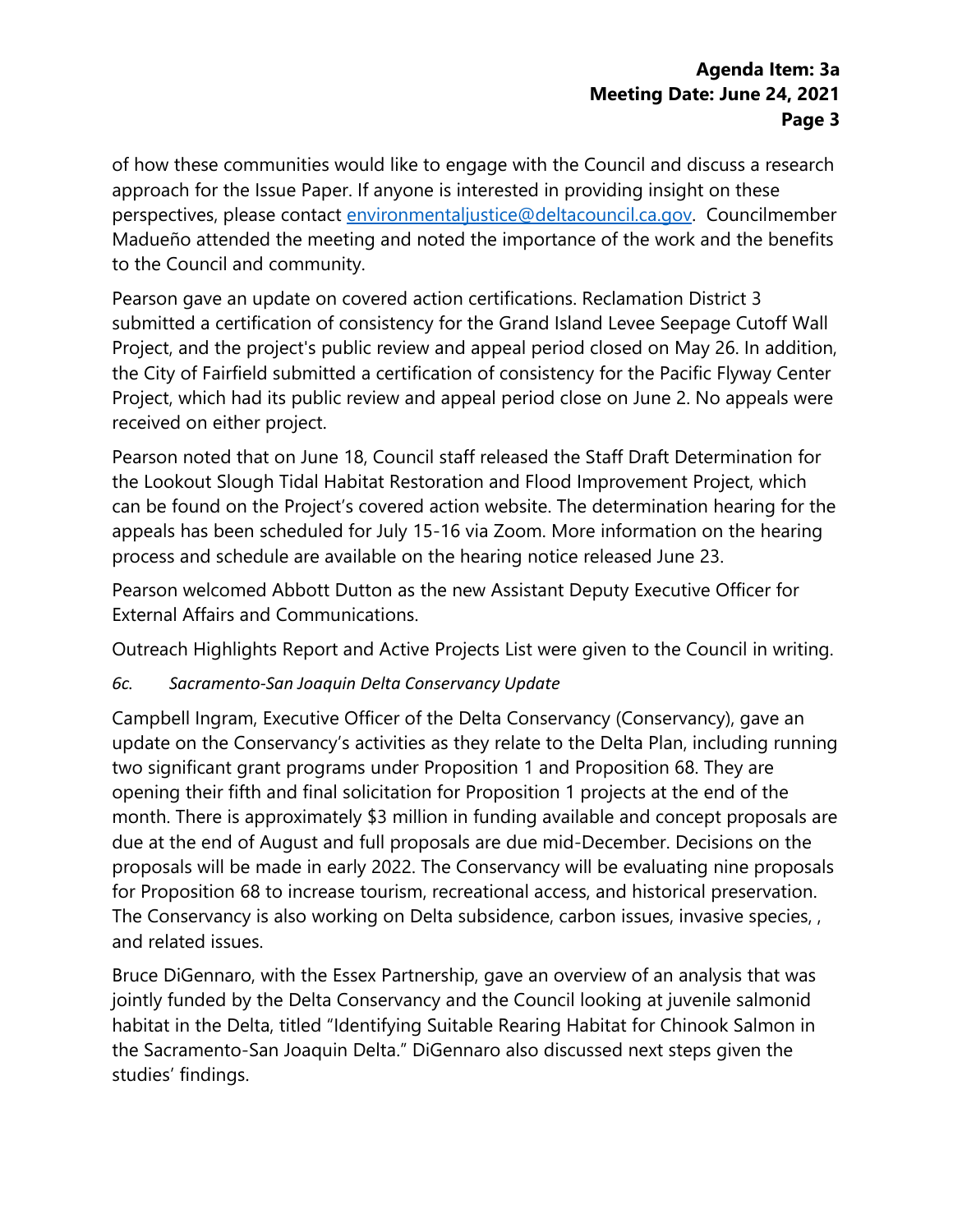Chair Tatayon asked for public comment.

# Public Comment

Diedre Des Jardins, California Water Research, commented on SB821. Des Jardins noted that the Delta ISB contracts can't start until 2022. Board members were promised a part-time salary and are currently being compensated instead with a \$100 per diem rate. Des Jardins also noted that she is not able to find the Council budget for 2021. She noted that the Council needs a better channel of communication as the legislation is resolved. Des Jardins also expressed concern that the Delta ISB members are slated to be compensated at a Research Specialist V rate but are not given the benefits and retirement that would come with that salary range. She advocated that there should be an increased rate of \$100 an hour. She also commented that there should be an agenda item dedicated to this bill in a future Council meeting.

6a. Legal Update (Information Item)

There was no Legal Update.

6b. Legislative Update (Information Item)

Ryan Stanbra, chief deputy executive officer, gave an overview of the current bill SB 821, which was recently amended on June 8, 2021. This bill would provide that members of the Delta Independent Science Board (Delta ISB) are not employees of the Delta Stewardship Council and would require the members of the board to exercise their scientific judgment and perform their functions independently from the council. Further, this bill would direct the Council to contract with the members of the ISB at an hourly rate equivalent to that of a Research Sp[ecialist V.](https://cal-span.org/unipage/?site=cal-span&owner=DSC&date=2021-06-24) 

[The Executive Officer's](https://cal-span.org/unipage/?site=cal-span&owner=DSC&date=2021-06-24) Report is viewable on the linked agenda at https://calspan.org/unipage/?site=cal-span&owner=DSC&date=2021-06-24 minute 15:44.<br>7. LEAD SCIENTIST'S REPORT (INFORMATION ITEM) LEAD SCIENTIST'S REPORT (INFORMATION ITEM)

Delta Lead Scientist Dr. Laurel Larsen presented a study by Cloern et al. (2021) regarding net primary productivity (NPP). This study used historical records with modern measurements and observations to reconstruct a historical baseline of the Delta-Bay landscape's NPP before major land developments and compares that NPP estimates. Additionally, projections of NPP using habitat restoration goals from the Delta Plan are created to measure possible NPP remediation through restoration efforts. Dr. Larsen also provided updates to the Science Action Agenda, including the release of the Draft Management Needs document and the upcoming Science Actions Workshop, both part of the update to the Science Action Agenda. Dr. Larsen also gave an overview of the By The Numbers Report.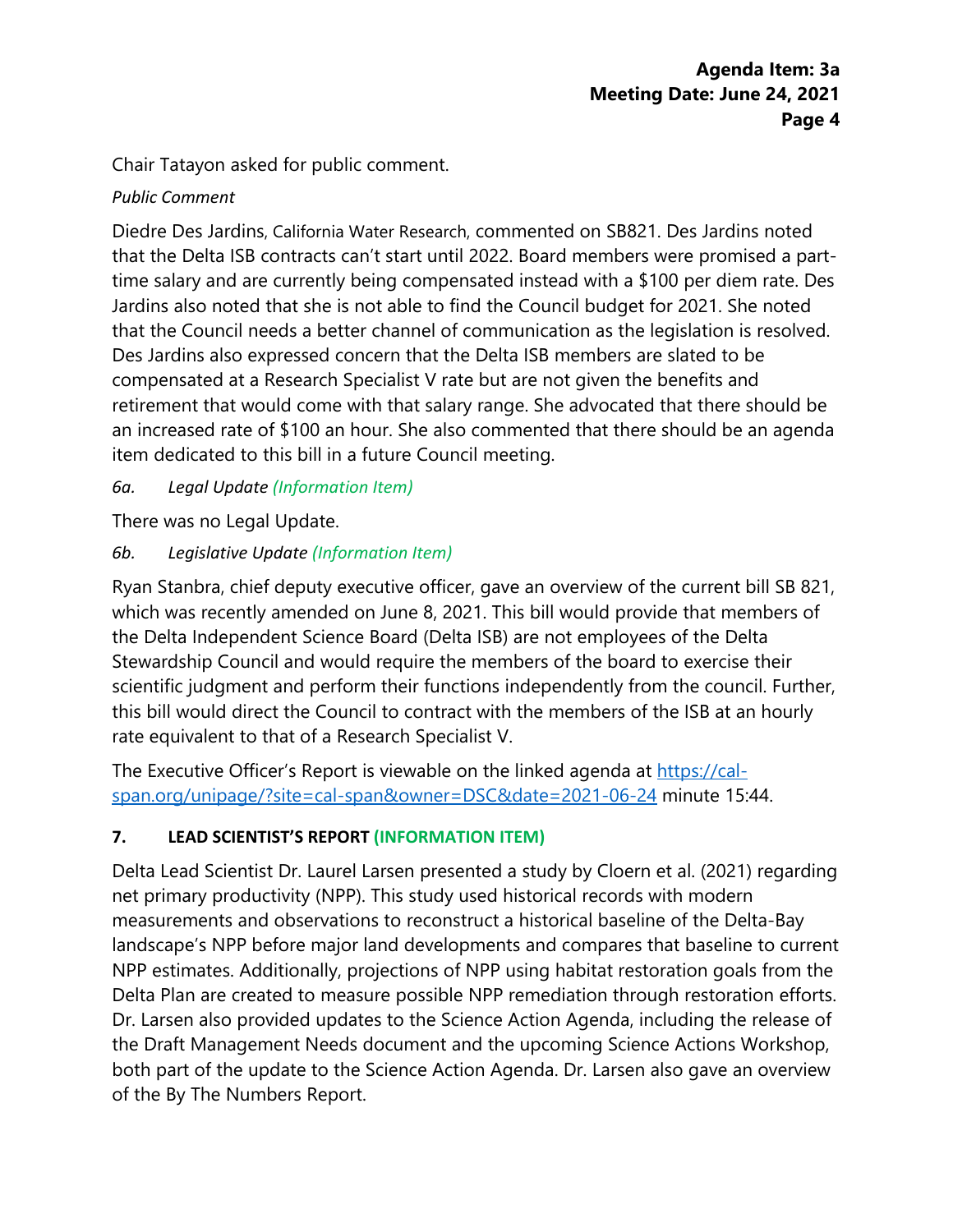#### Public Comment

Deirdre Des Jardins, California Water Research, commented that the Delta ISB wrote a letter to the Council in 2019-2020 about science in a time of rapid climate change, recommending the Council convene a panel of leading scientists. She noted that the Science Needs Assessment is being completed while the Delta ISB doesn't have adequate funding. Des Jardins commented that the Delta Science Program is a continuation of the CALFED Science Program and is designed to have independent peer review and oversight. She noted that a balance is needed, and the Council should find a way to fund it.

Osha Meserve, Local Agencies of the North Delta, noted the potential for loss of prolific agriculture in the Delta through ecological wetland restoration efforts. If eminent domain is used for these restoration projects, it could erode support for future projects. Meserve asks the Council to commit to not using eminent domain to move forward with restoration projects in the future.

The agenda item is viewable on the linked agenda [at https://cal](https://cal-span.org/unipage/?site=cal-span&owner=DSC&date=2021-06-24)[span.org/unipage/?site=cal-span&owner=DSC&date=2021-06-2](https://cal-span.org/unipage/?site=cal-span&owner=DSC&date=2021-06-24)4 minute 56:57.

## 8. CONSIDERATION AND POSSIBLE APPROVAL OF THE DELTA SCIENCE PROGRAM RESEARCH AWARDS PURSUANT TO THE 2021 JOINT DELTA SCIENCE PROPOSAL SOLICITATION NOTICE (ACTION ITEM)

The Delta Science Program has selected 35 contract agreements for 16 research projects, totaling up to just over \$9.6 million, as part of the 2021 Joint Delta Science Proposal Solicitation Notice (PSN). This PSN is part of a collaborative science effort between the Delta Science Program and the U.S. Bureau of Reclamation (Reclamation), facilitated by California Sea Grant.

Dr. Laurel Larsen gave an overview of the history, present, and future of the funding and reach of the Delta Science Proposal Solicitation. Larsen also gave an overview of the Science Action Agenda areas.

Dr. Josh Israel, Reclamation, gave a presentation on the funding partnership and highlighted one of the grant recipients Dr. Alex Forest with the University of California, Davis.

Dylan Stern, program manager for science funding at the Council, gave a presentation on the timeline of the Delta Science Proposal Solicitation and the proposal review process.

Emily Ryznar, 2021 Sea Grant fellow, gave a presentation on the topic areas for the projects nominated for PSN funding.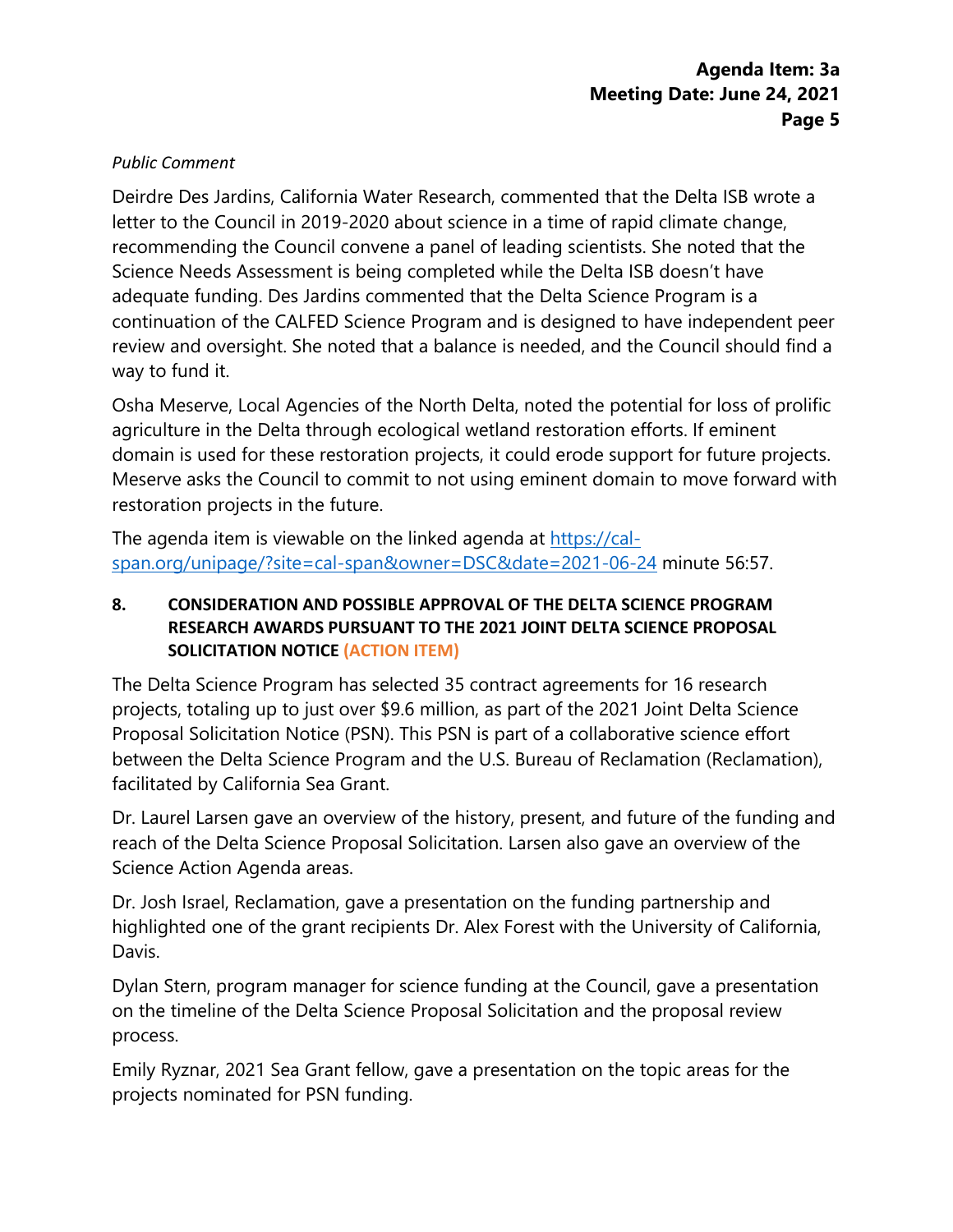Councilmembers commented on the importance and impressiveness of the presentations and proposals. Councilmember Mehranian inquired about how the research topics were chosen. Dr. Larsen elaborated that the applicants are responsible for coming up with topics that are in alignment with the Science Action Agenda items. Councilmember Madueño thanked Reclamation for their collaboration with the Council on this project.

### Public Comment

Deirdre Des Jardins, California Water Research, commented that there should be transparency around the members of the review panels for the PSN process.

**Motion:** Offered by Mehranian, second by Nottoli

**Vote:** 7/0 - The vote was unanimous. The motion was adopted.

The agenda item is viewable on the linked agenda [at https://cal](https://cal-span.org/unipage/?site=cal-span&owner=DSC&date=2021-06-24)[span.org/unipage/?site=cal-span&owner=DSC&date=2021-06-2](https://cal-span.org/unipage/?site=cal-span&owner=DSC&date=2021-06-24)4 minute 1:20:15.

## 9. CONSIDERATION AND POSSIBLE APPROVAL OF THE DELTA ADAPTS VULNERABILITY ASSESSMENT AND CALIFORNIA ENVIRONMENTAL QUALITY ACT EXPEMTION (ACTION ITEM)

Assistant Planning Director, Harriet Ross, gave a presentation on the Delta Adapts Vulnerability Assessment and California Environmental Quality Act Exemption. Ross reviewed stakeholder comments around the Delta Adapts in balancing land use and adaptation. Several requests were outside of the scope of the study but comments that could be incorporated were given additional discussion.

Councilmember Nottoli identified some gaps in the available information and offered his assistance in retrieving it in the future. Nottoli inquired if there was any evaluation on how private companies whose infrastructure is protected might fiscally contribute to the project. Councilmembers congratulated the team that worked on the Delta Adapts Vulnerability Assessment and noted their diligence for community involvement.

## Public Comment

Osha Meserve, Local Agencies of the North Delta, commented that there is a clear track record of investments in Delta levees since the 1980s. Meserve is concerned that the baseline of the report doesn't reflect the investments already in place.

**Motion:** Offered by Damrell, second by Mehranian

**Vote:** 7/0 - The vote was unanimous. The motion [was adopted.](https://cal-span.org/unipage/?site=cal-span&owner=DSC&date=2021-06-24) 

[The agenda item is viewable on](https://cal-span.org/unipage/?site=cal-span&owner=DSC&date=2021-06-24) the linked agenda at https://calspan.org/unipage/?site=cal-span&owner=DSC&date=2021-06-24 minute 1:55:40.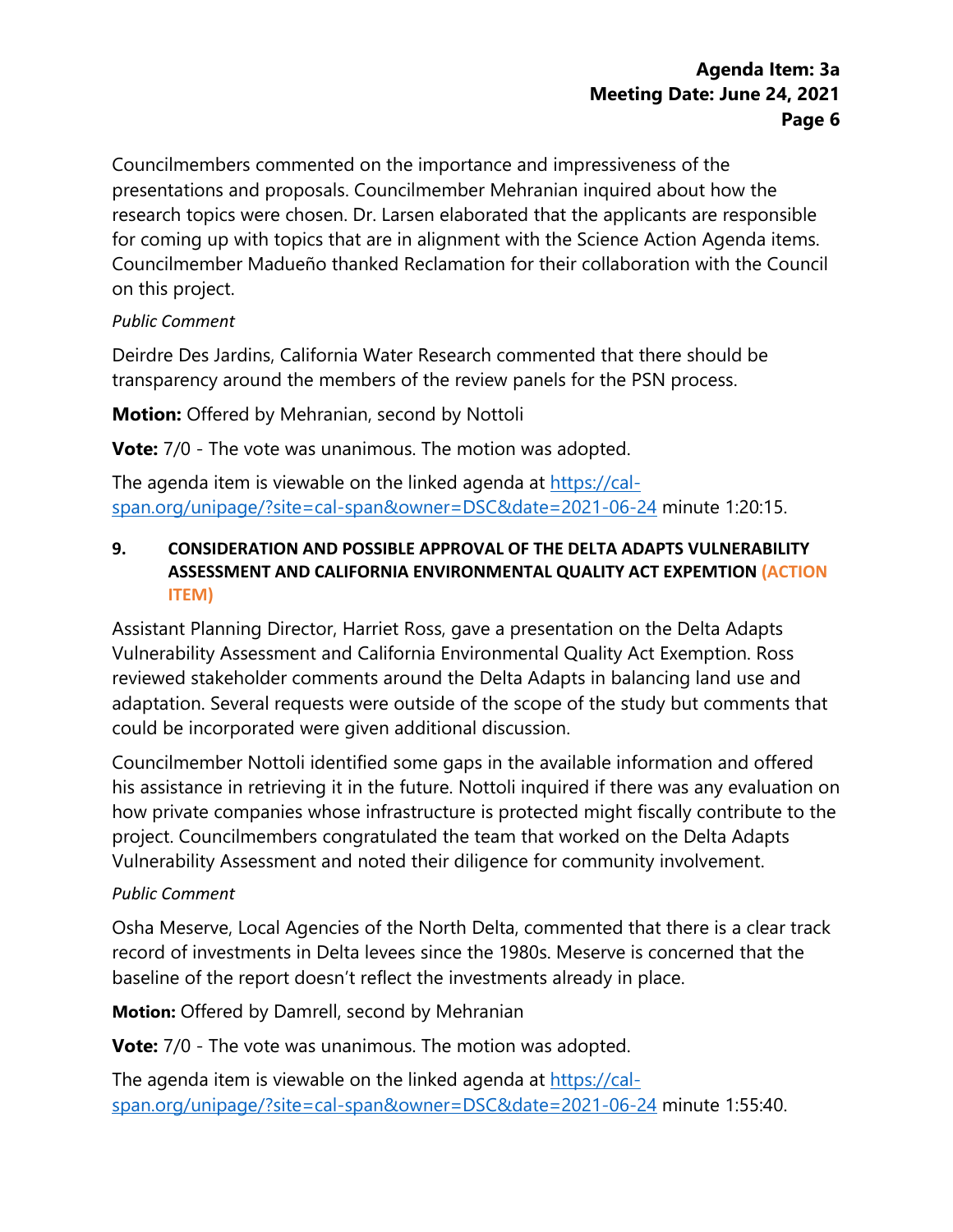## 10. UPDATE ON THE DEPARTMENT OF WATER RESOURCES' 2021 EMERGENCY DROUGHT SALINITY BARRIER IN THE DELTA (INFORMATION ITEM)

Jacob McQuirk, operations and maintenance south Delta chief with the Department of Water Resources (DWR), provided a briefing on the Emergency Drought Salinity Barrier (Barrier) within the Delta. McQuirk reviewed the California drought conditions as well as the need for and expected benefits of the Barrier. McQuirk also gave an overview of the Temporary Urgency Change Petition along with the permits and authorizations that were given to implement the Barrier. The monitoring plan for biological changes during the placement of the drought barriers was also discussed. McQuirk outlined DWR's efforts for long-term planning through a 10-year standard permit to implement the West False River barrier twice within the permitted timeframe.

Councilmembers discussed the possible negative impacts from the Barrier's placement regarding aquatic weeds and the funding to address it. Lenny Grimaldo, assistant environmental director with DWR, discussed future plans to monitor the growth of aquatic weeds and supplementing the Department of Boating and Waterways budget if needed. The rock that is being used for the Barrier comes from the DWR Division of Flood Management Emergency Rock Storage Facility and will be returned before October 30, 2021 to prevent conflicting with any flood needs this winter. Councilmembers also discussed improving collaboration with the Council staff, incorporating landowners in the process, alternative barrier materials, and the possibility of keeping some of the rock in the channel if drought conditions persist.

#### Public Comment

Deirdre Des Jardins, California Water Research, commented that DWR is currently using historic runoff data to create a baseline that has proved inaccurate for previous models. She also noted that the Delta Smelt populations were driven almost to extinction by the salinity barrier during the 2013-2016 years and that implementing this barrier will lead to their extinction. She suggested an alternate reservoir strategy to address the climate change fluctuations and recommended consulting the Delta ISB in developing those changes.

Gilbert Cosio, MBK Engineers, commented that there was a lack of a united Delta voice during the 2015 salinity barrier implementation and that more collaborative communications are in place this year thanks to D[elta Watermaster Michael](https://cal-span.org/unipage/?site=cal-span&owner=DSC&date=2021-06-24)  George and his creation of [an informal committee](https://cal-span.org/unipage/?site=cal-span&owner=DSC&date=2021-06-24) that included a variety of stakeholders.

The agenda item is viewable on the linked agenda at https://calspan.org/unipage/?site=cal-span&owner=DSC&date=2021-06-24 minute 2:27:00.